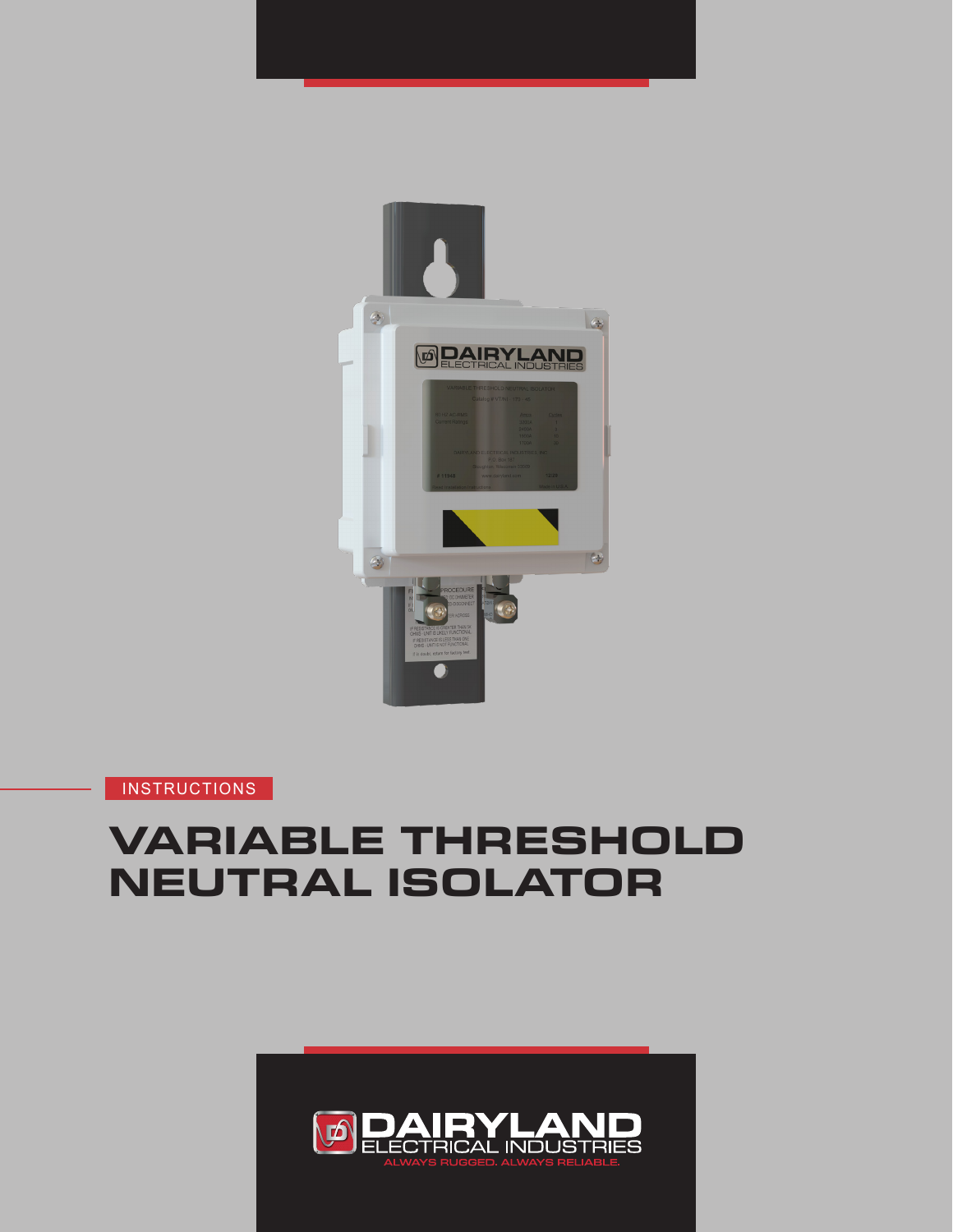### **INTRODUCTION**

The VTNI is designed specifically for installation between the primary neutral of a power utility distribution system and the secondary neutral of a customer service. It performs two basic functions: (1) it reduces the neutral-to-earth voltage on the secondary neutral caused by the normal neutral-to-earth voltage on the primary neutral and (2) it maintains the safety aspects of solidly connected primary and secondary neutrals by reconnecting these neutrals any time the voltage difference between neutrals exceeds a predetermined voltage threshold level.

Ď

# **WARNING**

The Dairyland model VTNI is not authorized for use in solving nuisance shock to persons at swimming pools or similar human health situations where structure to ground voltage is present. Instead, proper bonding and grounding techniques need to be applied to solve such problems.

### **Product Rating**

The 60 Hz short-duration (i.e. fault current rating) is included in the Ratings Table. This product is to be applied where the available fault current/time duration from the power utility system (primary system) is less than or equal to the values given in the table of ratings. Where fault current on a utility system at the point of installation exceeds the VTNI rating, a current limiting fuse may need to be installed.

| Ratings for VTNI-170-45                                  |        |                         |  |  |  |  |
|----------------------------------------------------------|--------|-------------------------|--|--|--|--|
| 60 Hz AC-RMS Rating                                      |        |                         |  |  |  |  |
| Amperes                                                  | Cycles | i <sup>2</sup> t Rating |  |  |  |  |
| 3200                                                     |        | $170 \times 10^{3}$     |  |  |  |  |
| 2400                                                     | 3      | $288 \times 10^{3}$     |  |  |  |  |
| 1900                                                     | 10     | $602 \times 10^{3}$     |  |  |  |  |
| 1700                                                     | 30     | $1445 \times 10^{3}$    |  |  |  |  |
| Lightning Surge Current (8 x 20 microsecond waveform)    |        |                         |  |  |  |  |
| 30,000 Amperes crest                                     |        |                         |  |  |  |  |
| 60 Hz Voltage Rating                                     |        |                         |  |  |  |  |
| For use on 15kV, 25kV or 35kV Class Distribution Systems |        |                         |  |  |  |  |
| <b>Switching Threshold Voltage</b>                       |        |                         |  |  |  |  |
| Reference Figures 2 & 3 of VTNI Technical Literature     |        |                         |  |  |  |  |
| <b>Operating Temperature</b>                             |        |                         |  |  |  |  |
| $-40^{\circ}$ F to $+140^{\circ}$ F                      |        |                         |  |  |  |  |
| $(-40^{\circ}$ C to +60 $^{\circ}$ C)                    |        |                         |  |  |  |  |

# **PRODUCT INSTALLATION**

# **Pole-Type Transformer Installation**

- 1) Install the isolator on the pole near the transformer with the lag bolts provided. The isolator must be positioned so that the clearances required by code are maintained between all neutral conductors and any communication conductors.
- 2) The primary neutral and transformer tank should be connected to one terminal of the isolator and to a primary neutral grounding electrode. The secondary neutral should be connected to the other terminal and to a separate secondary neutral grounding electrode. To obtain isolation between the primary and secondary neutrals, disconnect the strap between the secondary neutral bushing and the tank. The primary and secondary neutral ground rods should be spaced a minimum of 6 feet apart; however, some states, such as Wisconsin, amend this code and require additional spacing to aid in isolation.
- 3) The secondary grounding conductor should have 600 volt insulation; a requirement of the National Electric Safety Code (NESC).
- 4) The telephone utility serving the customer should be consulted to assure that the telephone conductor shield does not effectively provide a direct connection between the primary and secondary neutral systems intended to be separated. This also applies to any other utility services that may be present (such as cable TV, etc.), causing the isolator to be by-passed.
- (5) Following installation, measurements should be taken to assure proper installation and functioning of the isolator.
- 6) Reference Figure 1 for installation with a typical pole-type transformer with a 120/240 volt secondary.
- 7) Note: Any time there is a blown transformer fuse or lightningcaused damage of any nearby utility or on-farm equipment, it is recommended that the isolator be checked for proper functioning. Should the isolator be exposed to currents above rating such that failure would occur, failure will normally occur in the shorted mode thereby permanently reconnecting the primary and secondary neutrals. (The DC resistance between terminals of a functioning unit should be more than 5000 Ohms—and will typically be much more—and the DC resistance of a failed unit will typically be less than one Ohm.) One lead should be removed when conducting this test. If there is a question regarding proper functioning, consult Dairyland Electrical Industries.

### **DAIRYLAND ELECTRICAL INDUSTRIES | 608.877.9900 | DAIRYLAND.COM**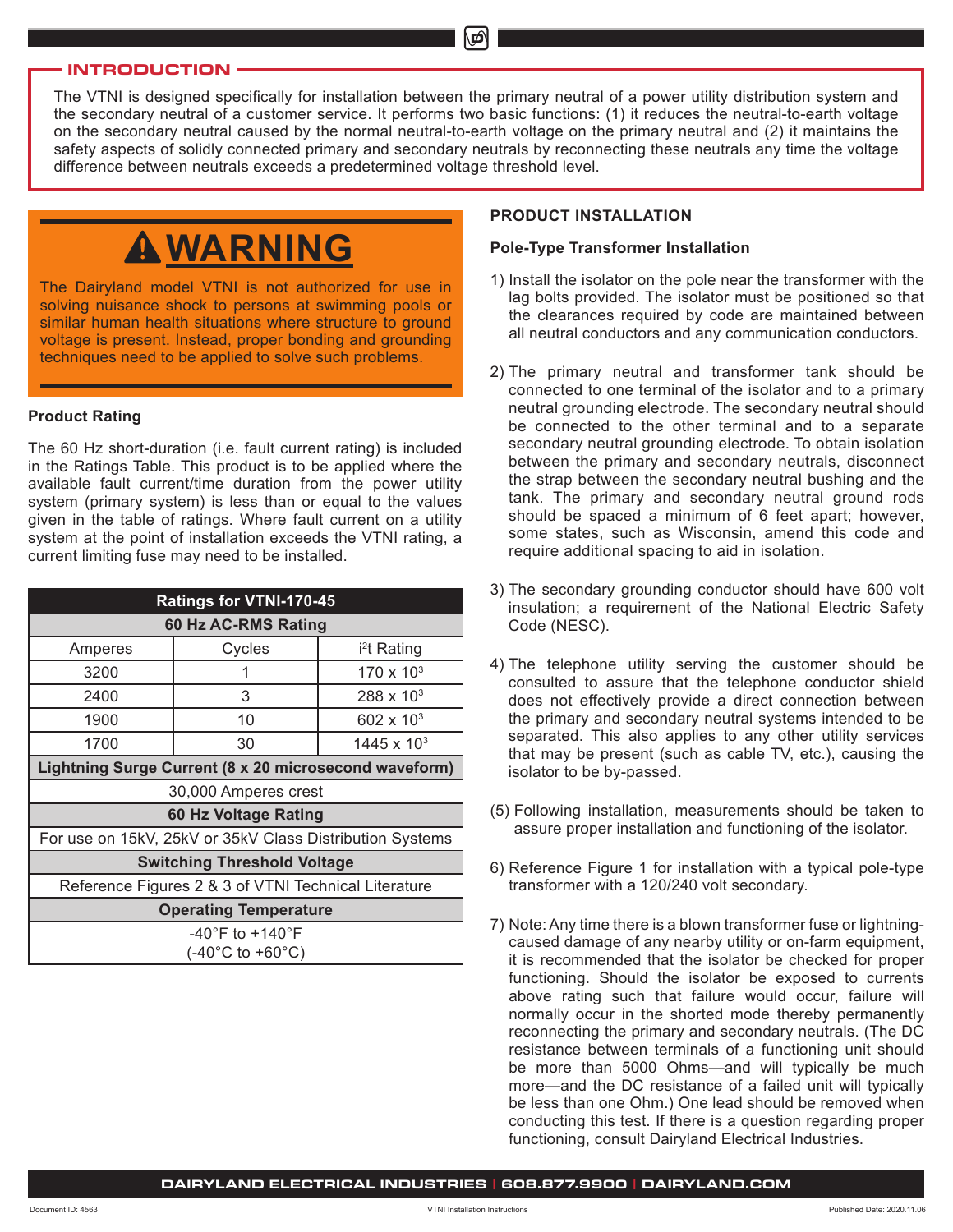# மி

# **WARNING**

Separating the primary and secondary neutral at a transformer is a nonstandard but accepted operating procedure per the National Electrical Safety Code (NESC) Rule 97D2. The specific instructions for installation of this product are to be provided by the utility so that all work is done is a safe manner and in accordance with the installing utility's practices and procedures. The following instructions are general in nature and are not intended as substitute for adequate training and experience in working around highvoltage electrical equipment.

# **Pad-Mount Transformer Installation**

All of the above steps apply to the installation procedure for a pad-mount transformer except that in step one the isolator will normally be installed in a secondary type pedestal next to the transformer as shown in Figure 2, or in the transformer cable training area.

# **Three-phase pole mount installation**

A three-phase pole mounted transformer installation will be similar to a single phase pole mount. Each transformer must have the secondary neutral bushing grounding strap removed, as not to be a bypass around the VTNI. Each tank remains bonded to the primary system grounding electrode and neutral. The VTNI should connect between the primary neutral and the secondary neutral of the three phase system.

# **Three-phase pad mount installation**

In concept, a three-phase padmount transformer is the same as a pole mount installation, with one notable exception. The bond between the primary neutral and secondary neutral of a wye-wye transformer is often under oil internal to the tank, and may or may not have a removeable link that the utility can access. In order to allow electrical isolation of the primary and secondary neutrals, the transformer must have neutral link that is accessible and can be opened. The VTNI then externally connects between the primary and secondary neutrals as the bonding/isolating device in place of the internal link. This may require changeout of a pad mount transformer on site that does not have such an accessible link with one so equipped.

# **Multiple customer services**

A utility customer that has more than one utility service, and desires primary-to-secondary neutral isolation, must have a VTNI installed at each service with the appropriate installation methods described above. Failure to address all services may result in a solid bond remaining between the utility neutral and customer neutral/grounds via the interconnected bonds and grounds within the customer facility.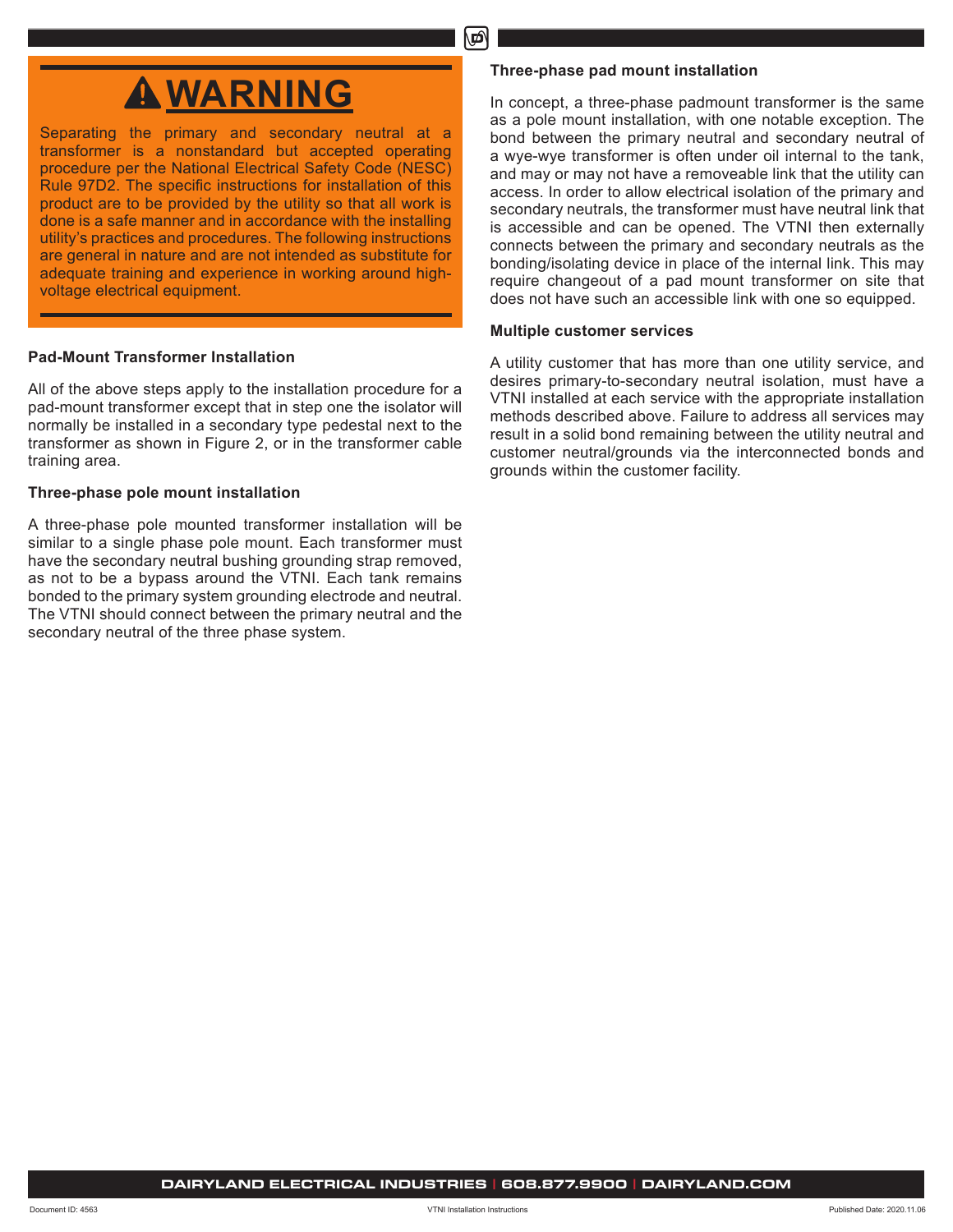



Ď

**DAIRYLAND ELECTRICAL INDUSTRIES | 608.877.9900 | DAIRYLAND.COM**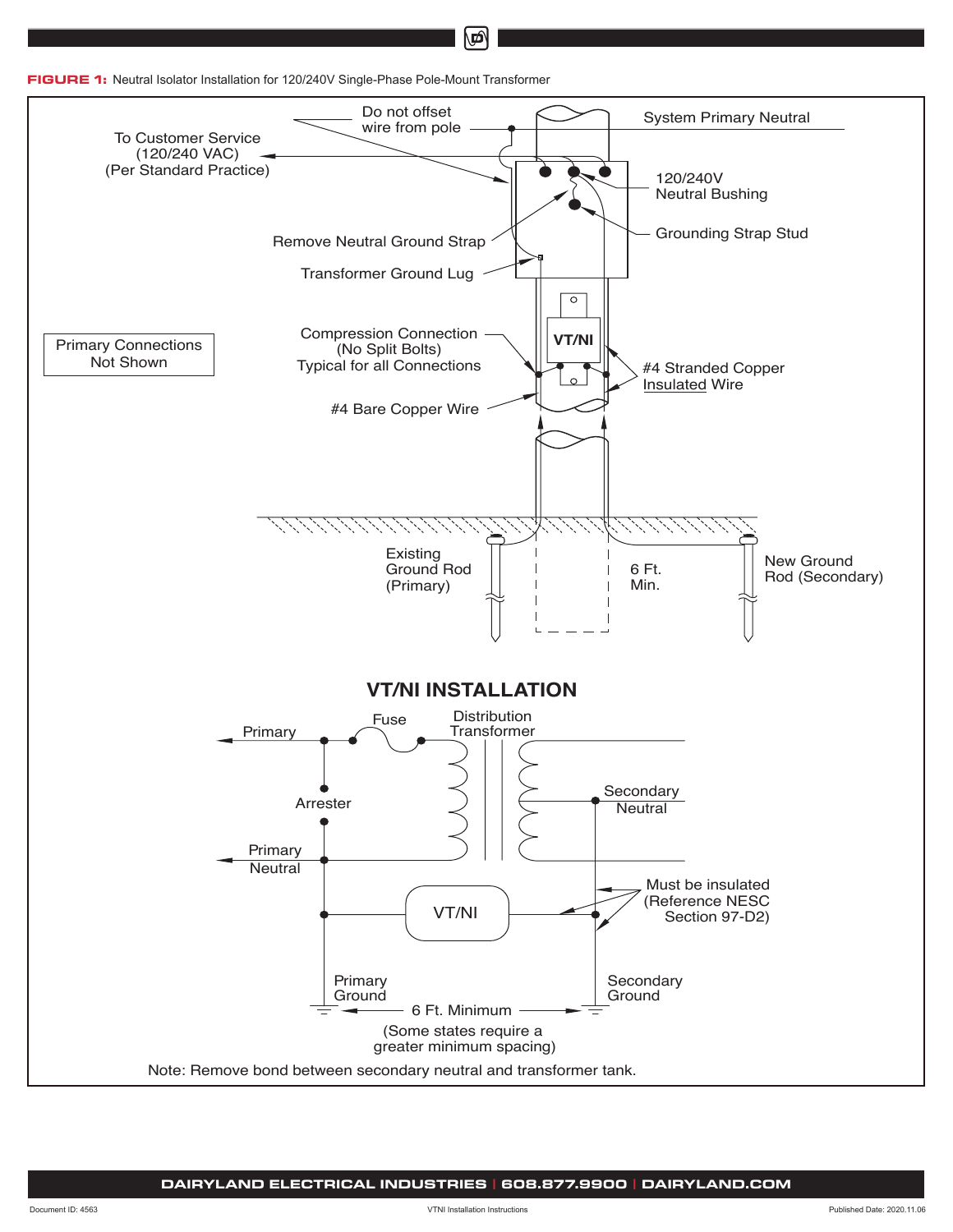**FIGURE 2:** Neutral Isolator Installation for 120/240V Single-Phase Pad-Mount



மி